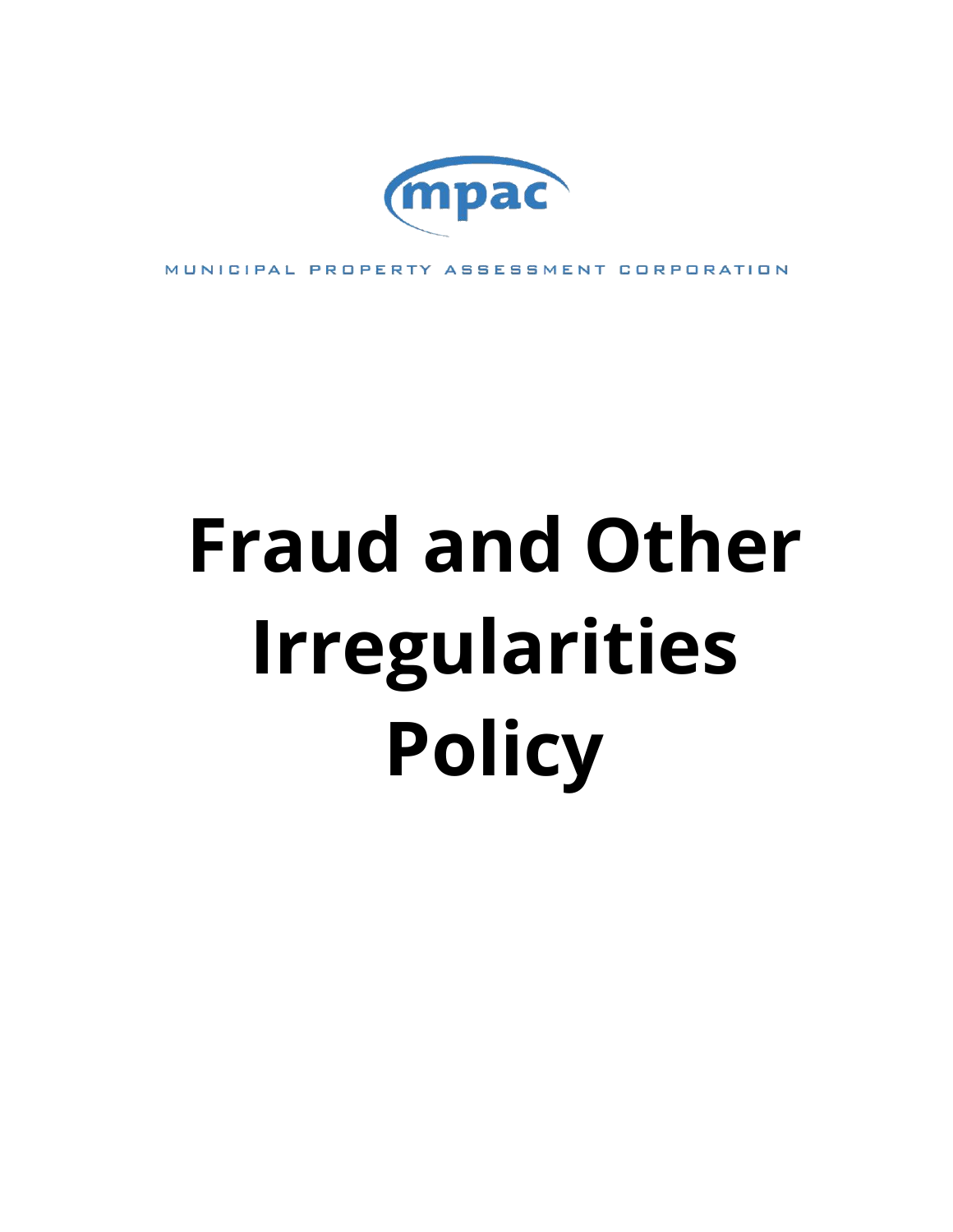#### **Document Control**

The electronic version of this document is recognized as the only valid version.

| <b>Document Location:</b>                                                                                              | Governance and Strategy                 |
|------------------------------------------------------------------------------------------------------------------------|-----------------------------------------|
| <b>Review Frequency:</b>                                                                                               | This document will be reviewed annually |
| Document Prime*<br>*Enquiries relating to this<br>document should be referred<br>to the responsible Document<br>Prime. | Corporate Audit and Risk Officer        |

#### **Approval History**

| Approver(s)        | <b>Approved Date</b> |
|--------------------|----------------------|
| Board of Directors | December 14, 2021    |

## **Revision History**

| <b>Version</b><br>No. | <b>Version Date</b>                         | <b>Summary of Change</b>                                                                                                                                | <b>Changed By</b>                                                                           |
|-----------------------|---------------------------------------------|---------------------------------------------------------------------------------------------------------------------------------------------------------|---------------------------------------------------------------------------------------------|
| Original              | AC-BDR-16-03<br>March 31 - April 1,<br>2016 | Creation of a new Corporate<br>Policy to support the<br>Whistleblowing Program;<br>Administered and Overseen<br>by the Risk Management<br><b>Branch</b> | Vice President and Chief<br>Strategy Officer and<br>Director, Enterprise Risk<br>Management |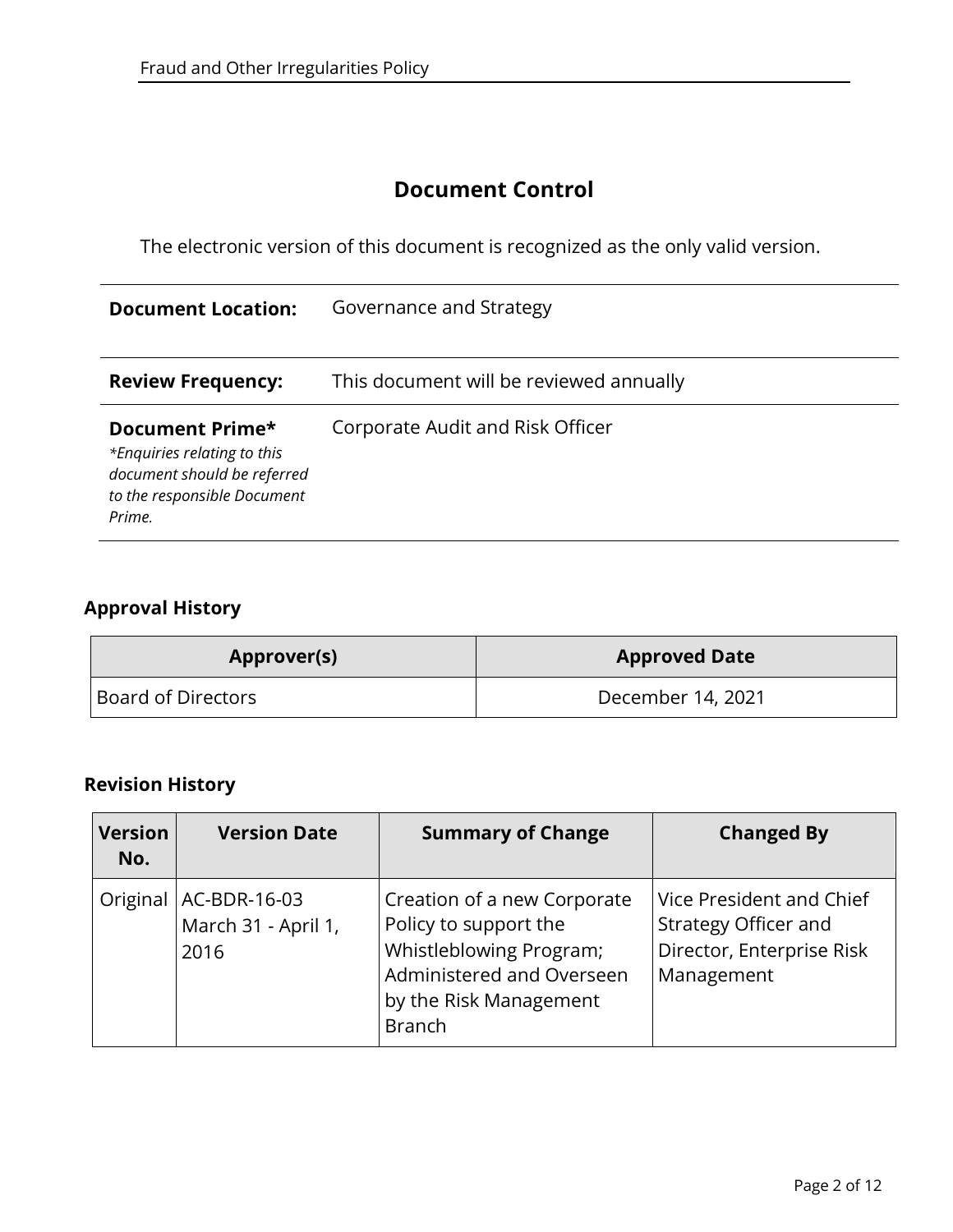| <b>Version</b><br>No. | <b>Version Date</b>                                                  | <b>Summary of Change</b>                                                                                                                                                                      | <b>Changed By</b>                                                                           |
|-----------------------|----------------------------------------------------------------------|-----------------------------------------------------------------------------------------------------------------------------------------------------------------------------------------------|---------------------------------------------------------------------------------------------|
| 01                    | August 22, 2016<br>(Administrative<br>Change ONLY)                   | Clarification of the definition<br>of "Investigation" in<br>Definitions (Section 11).                                                                                                         | Vice President and Chief<br>Strategy Officer and<br>Director, Enterprise Risk<br>Management |
| 02                    | AC-BDR-17-17<br>November 1, 2017                                     | Language review; Updated<br>responsibilities; Added<br>content to Sec 8<br>(Confidentiality) (MFIPPA)                                                                                         | Vice President and Chief<br>Strategy Officer and<br>Director, Enterprise Risk<br>Management |
| 03                    | Sept 24, 2018<br>(Administrative<br>Change ONLY)                     | Language review. Updated<br>responsibilities wording.                                                                                                                                         | Vice President and Chief<br>Strategy Officer and<br>Director, Enterprise Risk<br>Management |
| 04                    | AC-BDR-19-22<br>September 19, 2019                                   | Addition of Sec 10-Reporting<br>and Sec 11-Reprisal.                                                                                                                                          | Vice President and Chief<br>Strategy Officer and<br>Director, Enterprise Risk<br>Management |
| 05                    | AC-BDR-20-24<br>December 1, 2020                                     | Title change of Director, Risk<br>Management to Corporate<br>Audit and Risk Officer and<br>Director, Human Resources to<br>Executive Director, Human<br>Resources and other minor<br>updates. | Corporate Audit and Risk<br>Officer                                                         |
| 06                    | AC-BDR-20-24<br>December 1, 2020                                     | Language review, minor<br>administrative wording<br>changes                                                                                                                                   | Corporate Audit and Risk<br>Officer                                                         |
| 07                    | AC-BDR-21-31<br>December 14, 2021<br>(Administrative<br>change only) | Language review, minor<br>administrative wording<br>changes                                                                                                                                   | Corporate Audit and Risk<br>Officer                                                         |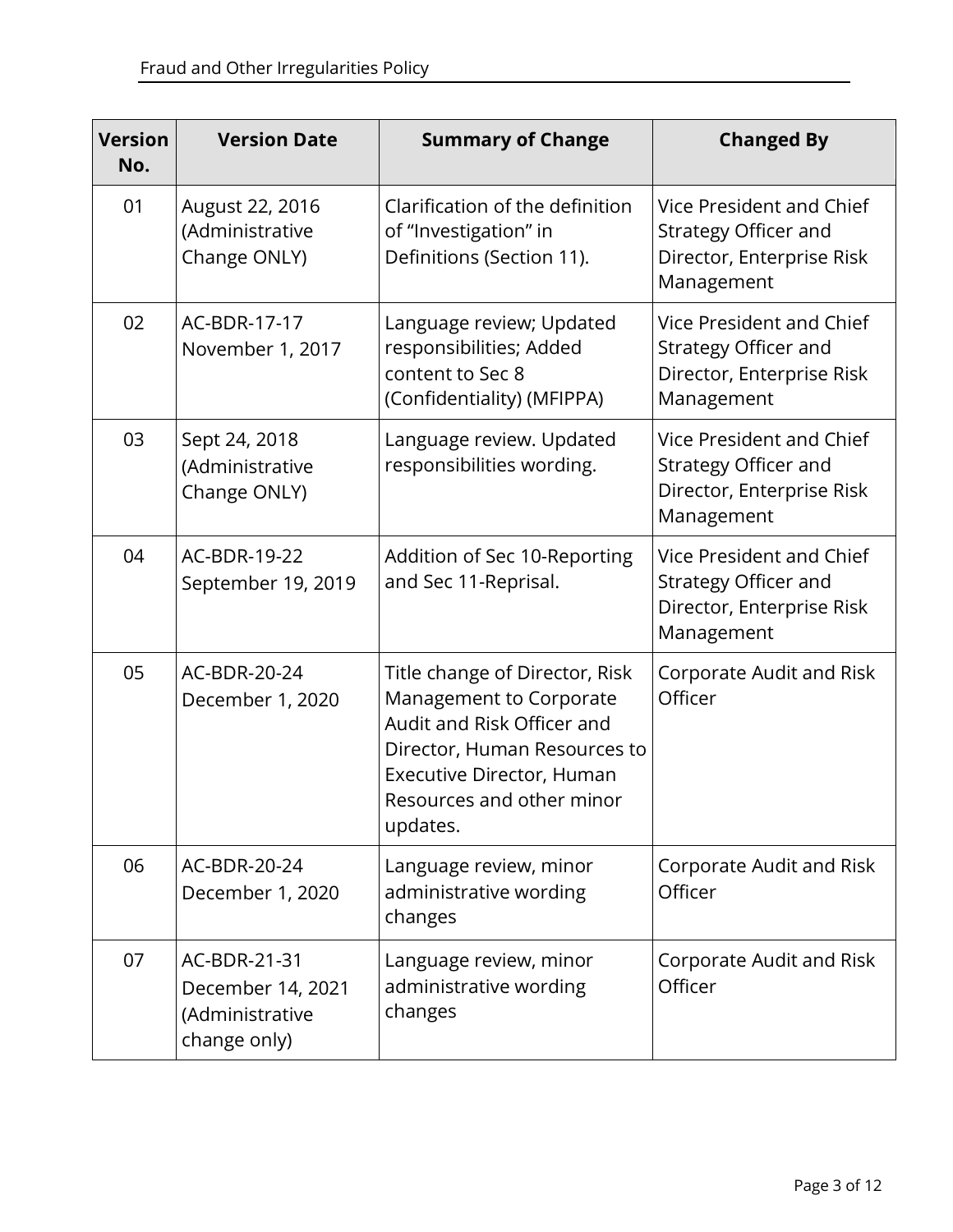## **Table of Contents**

| 1. |     |  |  |
|----|-----|--|--|
| 2. |     |  |  |
| 3. |     |  |  |
| 4. |     |  |  |
| 5. |     |  |  |
|    | 5.1 |  |  |
|    | 5.2 |  |  |
|    | 5.3 |  |  |
|    | 5.4 |  |  |
|    | 5.5 |  |  |
|    | 5.6 |  |  |
|    | 5.7 |  |  |
|    | 5.8 |  |  |
|    | 5.9 |  |  |
| 6. |     |  |  |
| 7. |     |  |  |
| 8. |     |  |  |
| 9. |     |  |  |
|    |     |  |  |
|    |     |  |  |
|    |     |  |  |
|    |     |  |  |
|    |     |  |  |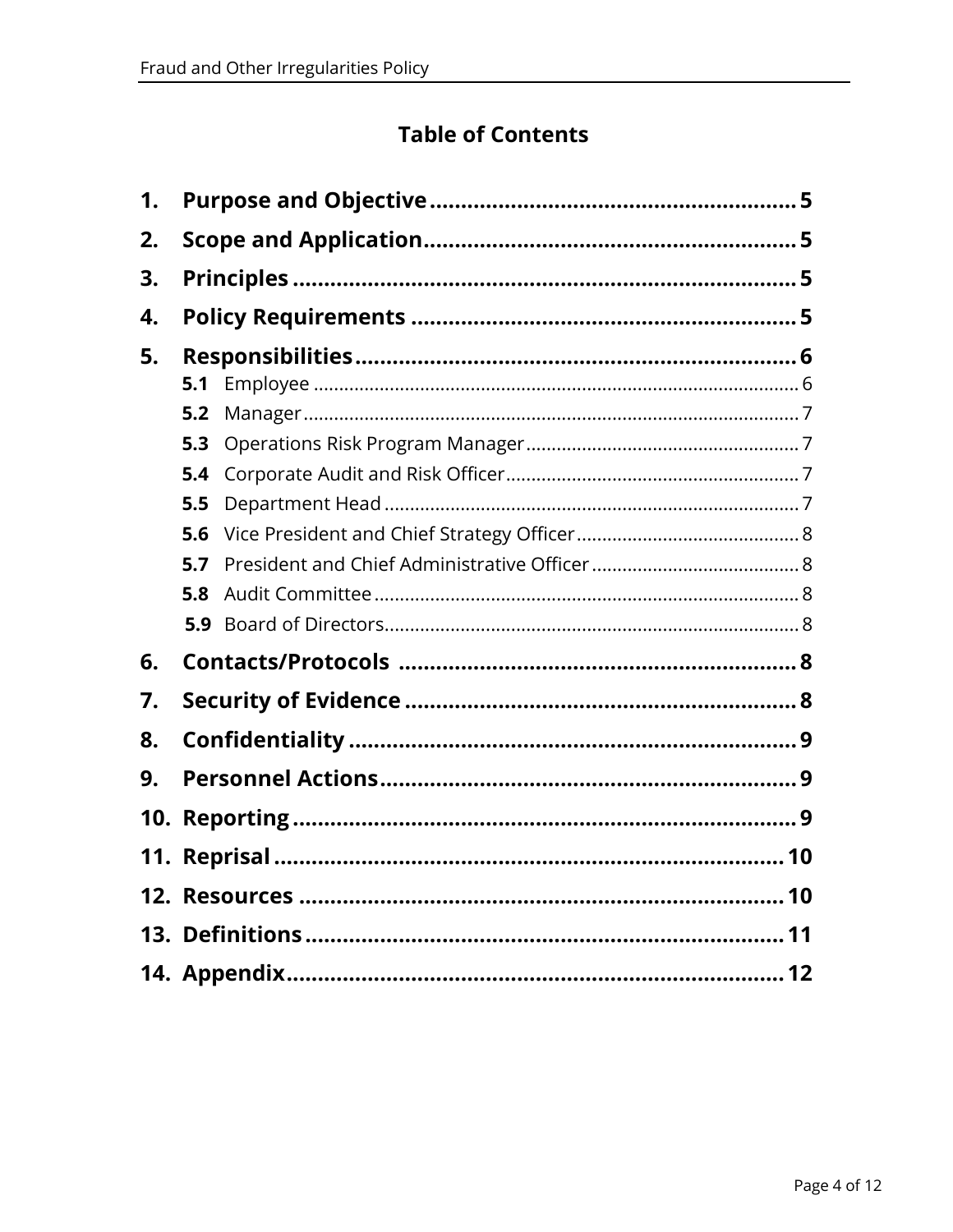## <span id="page-4-0"></span>**1. Purpose and Objective**

This Policy sets out specific guidelines and responsibilities regarding the prevention, detection, reporting, and investigation of fraud and other irregularities involving MPAC employees. In addition, this Policy outlines the appropriate actions that must be followed to investigate fraud and other irregularities. The prevention, identification, reporting, investigation, and resolution of fraud and other irregularities is to be made with reference to Municipal Property Assessment Corporation's (MPAC) Whistleblowing Program, and Code of Conduct, referred to in the Resources and Appendix sections of this Policy.

## <span id="page-4-1"></span>**2. Scope and Application**

This Policy applies to all employees of MPAC and any of its business divisions including management, bargaining unit staff, regular and temporary employees. This Policy and its underlying whistleblowing processes are also accessible to the general public.

## <span id="page-4-2"></span>**3. Principles**

MPAC is committed to protecting its financial, physical, human, and information resources from any attempt, either by members of the public, contractors, subcontractors, agents, intermediaries or its own employees, to gain by deceit, financial or other benefits. MPAC is committed to implementing measures to detect and report fraud, and also to investigate any suspected acts of fraud, misappropriation, or other irregularities and questionable activities.

These principles are supported by the Risk Management Branch through a formal Whistleblowing Program that is also open to the general public. Accordingly, the Whistleblowing Program is designed to be: available internally *and* externally; user friendly to access and use; confidential; secure; and backed by a strong whistleblower protection and support network.

## <span id="page-4-3"></span>**4. Policy Requirements**

It is MPAC's intent to fully investigate any suspected acts of fraud or other irregularity. An objective and impartial investigation will be conducted regardless of the position, title, and length of service or relationship with MPAC of any party who might be or becomes involved in, or becomes/is the subject of such investigation.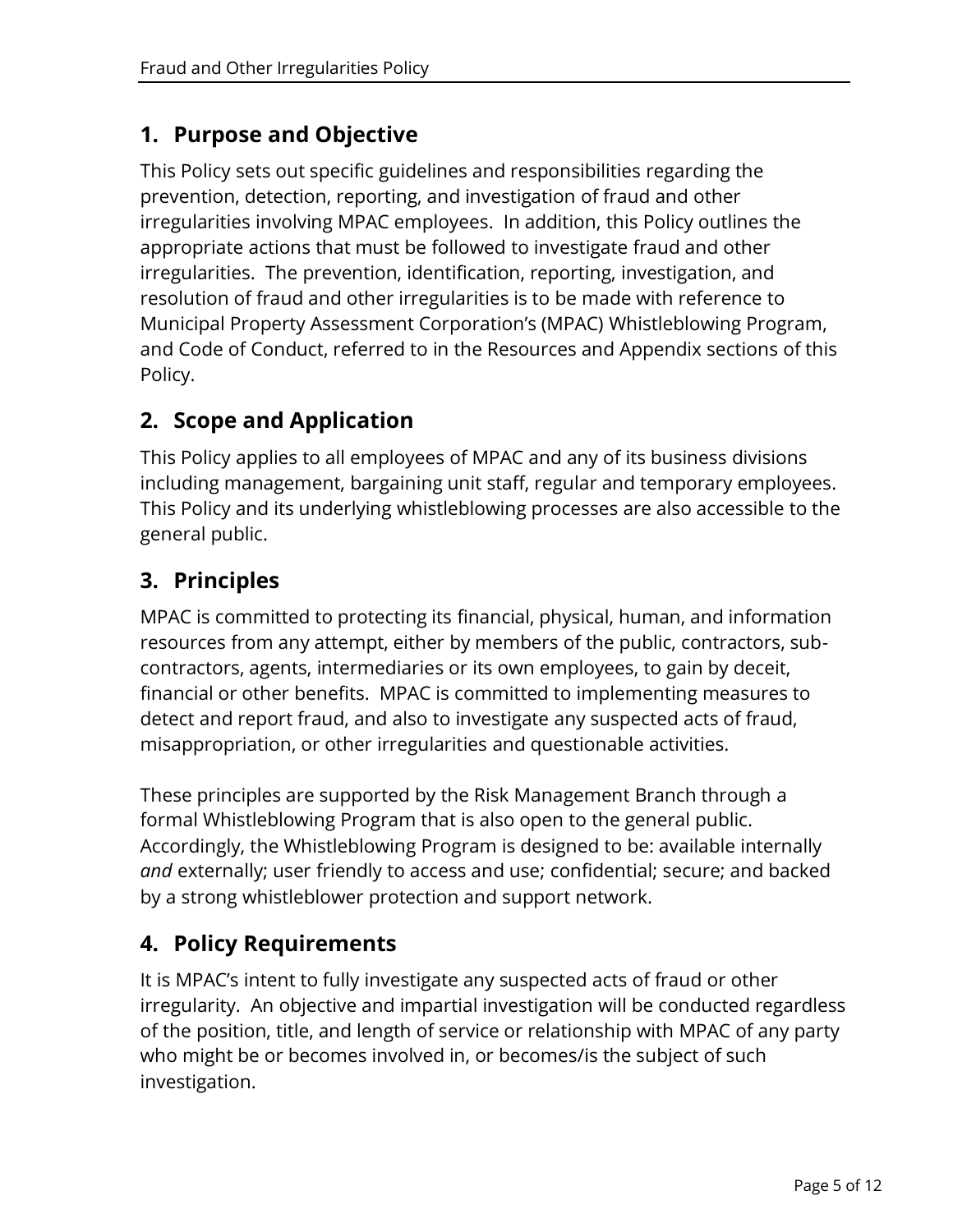The Vice President and Chief Strategy Officer is responsible for instituting and maintaining a system of internal control to provide reasonable assurance for the prevention and detection of fraud and other irregularities. Management should be familiar with the types of improprieties that might occur within their area of responsibility and be alert for any irregularities or indications of such conduct.

The Corporate Audit and Risk Officer, in consultation with General Counsel and the Vice President and Chief Strategy Officer, has the primary responsibility for coordinating the investigation of all activity as defined in this Policy.

In all circumstances, where there are reasonable grounds to indicate that a fraud may have occurred, the Vice President and Chief Strategy Officer, in consultation with General Counsel, will contact the appropriate authorities.

MPAC will pursue every reasonable effort, including court ordered restitution, to obtain recovery of any losses from the offender, or other appropriate source(s).

#### <span id="page-5-0"></span>**5. Responsibilities**

- <span id="page-5-1"></span>**5.1** Employee
	- Employees must follow the highest standards of ethical behaviour to ensure that public confidence and trust is maintained. Employees are expected to uphold their legal, fiduciary and ethical responsibilities and act in the best interests of the Corporation and within the limits of all applicable laws;
	- Ensure understanding and compliance with the Fraud and Other Irregularities Policy and any policies, guidelines and procedures that support this Policy;
	- Any employee who knows of an occurrence of irregular conduct, or has reason to suspect that a fraud has occurred, is expected to immediately notify:
		- o his/her manager;
		- o the Corporate Audit and Risk Officer; or
		- o the Vice President and Chief Strategy Officer.
	- If confidentiality or an indirect channel is preferred, the employee may submit his/her disclosure through MPAC's Whistleblowing Program;
	- Maintain confidentiality related to investigations;
	- Co-operate fully with investigations (when required) to the full extent of the employee's ability; and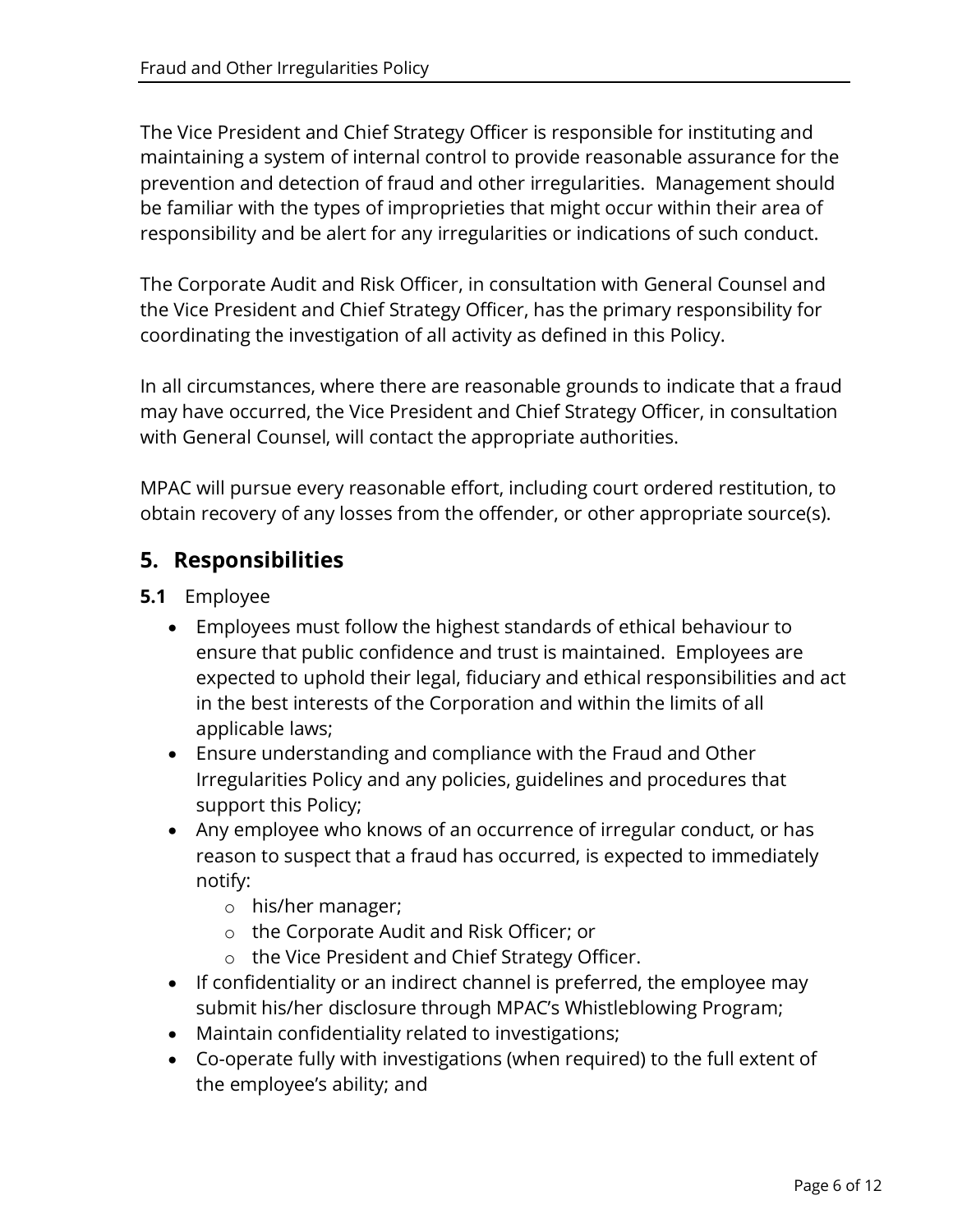- Employees who knowingly make an allegation that is false, made frivolously, maliciously or for personal gain, will be subject to discipline up to and including dismissal. If an allegation is made in good faith, but it is not validated through a review, no action will be taken.
- <span id="page-6-0"></span>**5.2** Manager
	- Ensure all direct reports understand and comply with this Policy;
	- Upon notification from an employee of suspected fraud or other irregularity in accordance with the Fraud and Other Irregularities Policy, the manager is to immediately notify the Corporate Audit and Risk Officer or Vice President and Chief Strategy Officer;
	- Maintain confidentiality related to investigations;
	- Participate in investigations and report findings to the Corporate Audit and Risk Officer; and
	- The manager shall not attempt to investigate the suspected fraud or discuss the matter with anyone other than the Corporate Audit and Risk Officer, Vice President and Chief Strategy Officer, and the police.
- <span id="page-6-1"></span>**5.3** Operations Risk Program Manager
	- Administer the Whistleblowing Program;
	- Document, track and coordinate the investigation with appropriate MPAC employees and business areas under the direction of the Corporate Audit and Risk Officer; and
	- Review and recommend changes to changes to this Policy to the Corporate Audit and Risk Officer on an as needed basis and/or annually.
- <span id="page-6-2"></span>**5.4** Corporate Audit and Risk Officer
	- Monitor and report on non-compliance with this Policy;
	- Ensure that this Policy is communicated to all MPAC staff;
	- Review and update the Fraud and Other Irregularities Policy on an as needed basis and/or annually; and
	- Shall manage and administer the Whistleblowing Program including the coordination of the investigation with appropriate MPAC employees and business areas.
- <span id="page-6-3"></span>**5.5** Department Head
	- Ensure all direct reports comply with this Policy;
	- Act on non-compliance issues within their area of responsibility; and
	- Participate in investigations and report findings to the Corporate Audit and Risk Officer.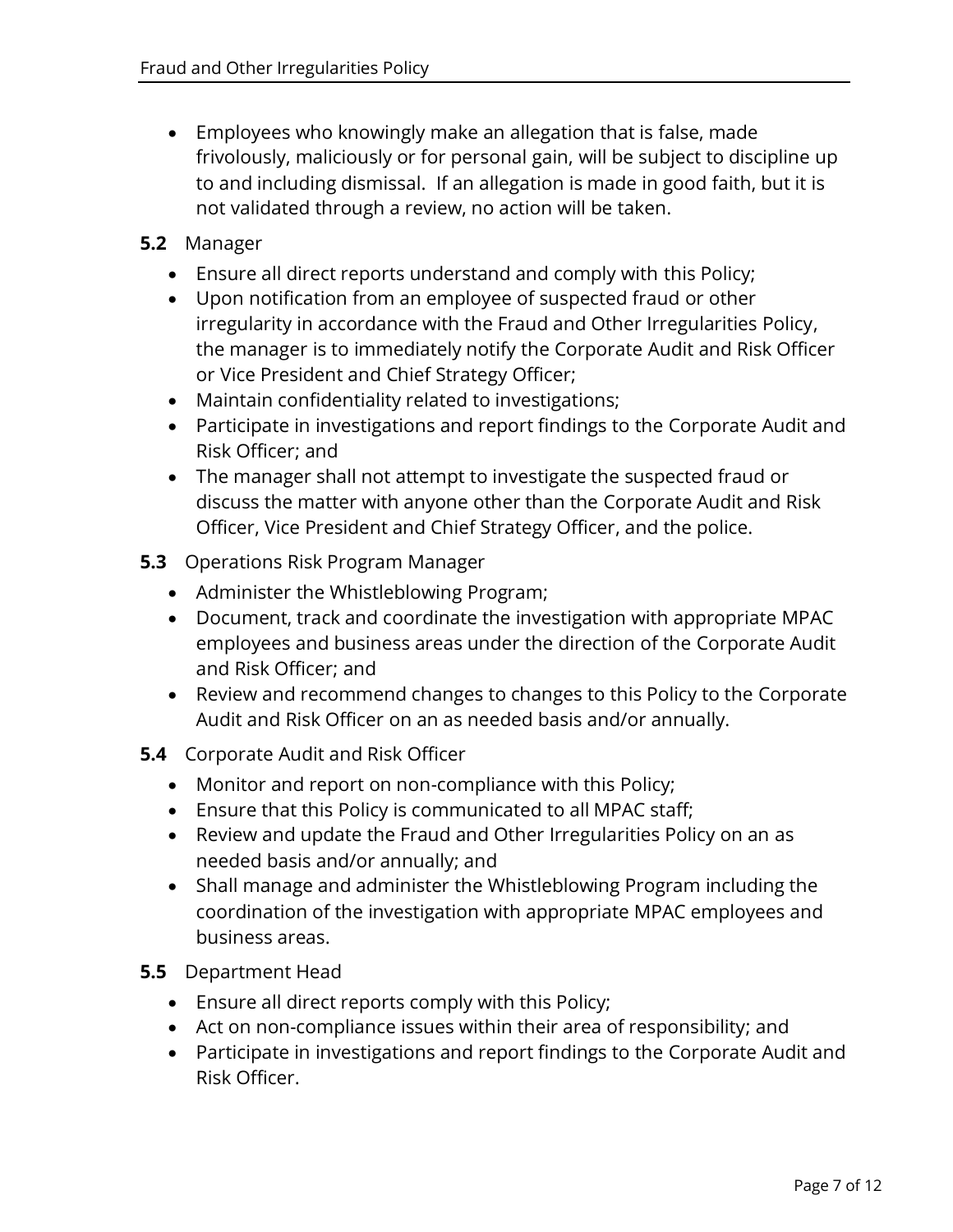- <span id="page-7-0"></span>**5.6** Vice President and Chief Strategy Officer
	- Ensure this Policy is communicated to all employees;
	- Upon notification or discovery of a suspected fraud, and where the Vice President and Chief Strategy Officer deems appropriate, the Corporate Audit and Risk Officer shall be advised and an investigation of the fraud shall occur, including following the processes of MPAC's Whistleblowing Program; and
	- In all circumstances where there appears to be reasonable grounds for suspecting that a fraud has taken place, the Vice President and Chief Strategy Officer, in consultation with the General Counsel, will contact the appropriate authorities.
- <span id="page-7-1"></span>**5.7** President and Chief Administrative Officer
	- Ensure that all direct reports comply with this Policy; and
	- Act on non-compliance issues.
- <span id="page-7-2"></span>**5.8** Audit Committee
	- Review Policy and recommend changes to this Policy to the Board every year.
- <span id="page-7-3"></span>**5.9** Board of Directors
	- Approve this Policy and any subsequent amendments or revisions.

#### <span id="page-7-4"></span>**6. Contacts/Protocols**

The Vice President and Chief Strategy Officer and the Corporate Audit and Risk Officer will notify, on a periodic basis, and as appropriate, the President and Chief Administrative Officer and the Audit Committee Chair of a reported allegation of fraudulent or irregular activity upon the commencement of the investigation, and in alignment with the processes of MPAC's Whistleblowing Program. Upon conclusion of the investigation, the results will be reported to the President and Chief Administrative Officer and the Audit Committee.

## <span id="page-7-5"></span>**7. Security of Evidence**

Once a suspected fraud is reported, the Corporate Audit and Risk Officer in consultation with General Counsel will take action to prevent the theft, alteration, or destruction of relevant records. Such actions include, but are not necessarily limited to, removing the records and placing them in a secure location, limiting access to the location where the records currently exist, and preventing the individual suspected of committing the fraud from having access to the records. The records must be adequately secured until the Corporate Audit and Risk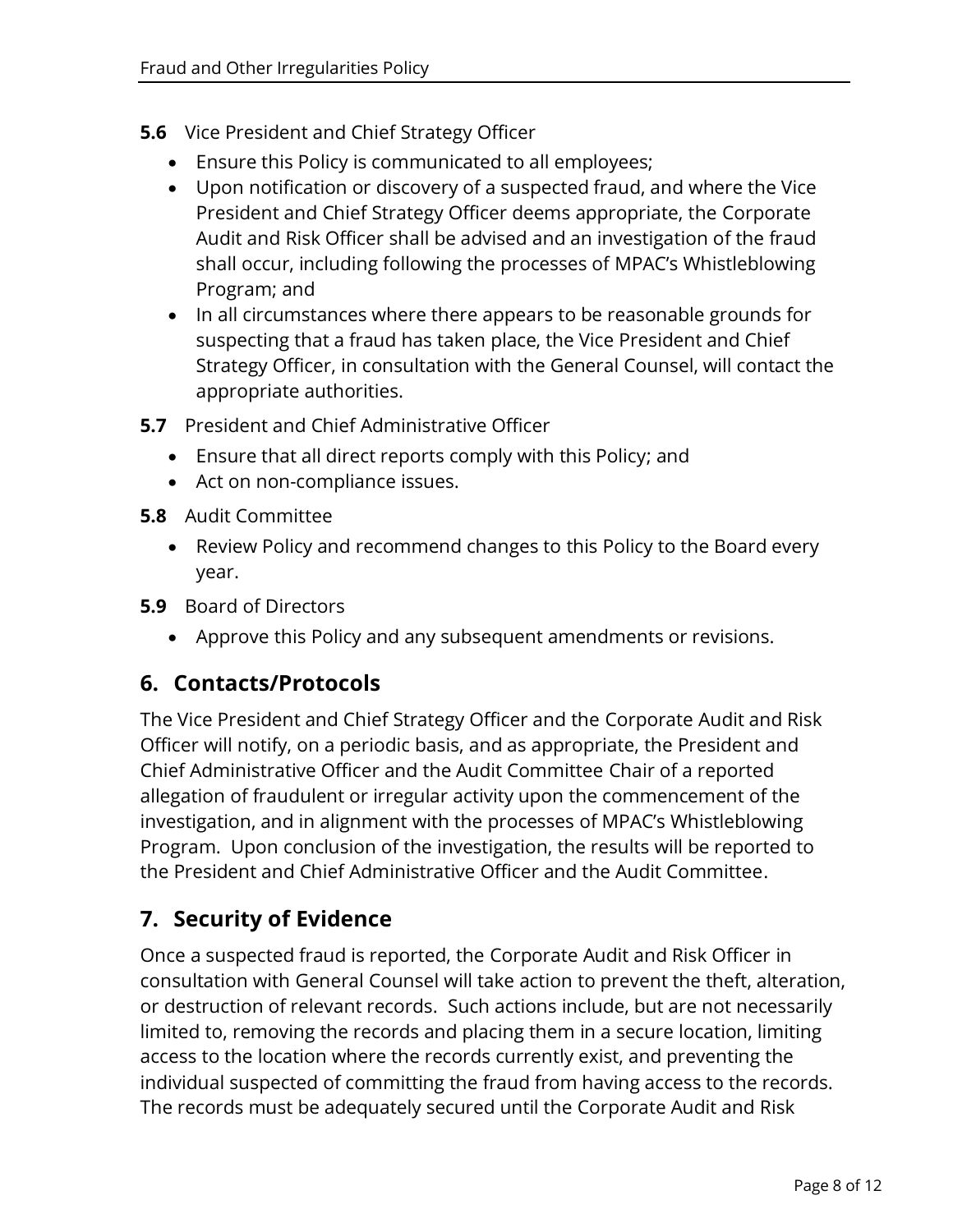Officer obtains the records to begin or continue the coordination of the investigation.

#### <span id="page-8-0"></span>**8. Confidentiality**

All participants included in an investigation shall keep the details and results of the investigation confidential. However, the Vice President and Chief Strategy Officer or the Corporate Audit and Risk Officer, in consultation with the Manager responsible for the administration of the *Municipal Freedom of Information and Protection of Privacy Act* and the involved police service, may disclose particulars of the investigation with potential witnesses if, in their reasonable discretion, such disclosure would further the investigation.

The identity of an individual submitting a whistleblowing report will be kept confidential by MPAC and their privacy will be protected under the *Municipal Freedom of Information and Protection of Privacy Act* (MFIPPA). MPAC will never release a person's identity who submitted a whistleblowing report without their consent, unless ordered to do so by a court or quasi-judicial tribunal.

#### <span id="page-8-1"></span>**9. Personnel Actions**

If fraudulent or irregular conduct is confirmed by the investigation, disciplinary action, up to and including dismissal, shall be taken by the appropriate level of management, in consultation with the Executive Director, Human Resources, the Vice President and Chief Strategy Officer and General Counsel, in conformance with the Code of Conduct, and any relevant policies and procedures or legislation.

#### <span id="page-8-2"></span>**10. Reporting**

The Corporate Audit and Risk Officer shall update the Board of Directors on all Whistleblowing reports received (and the summary results of investigations) on a bi-annual basis in conjunction with the President and Chief Administrative Officer and Vice President and Chief Strategy Officer, as appropriate.

The Corporate Audit and Risk Officer shall prepare an annual Whistleblowing Program report that will be presented to the Board of Directors and be available to the public that will contain:

- a. the number and categories of disclosures received;
- b. the number of investigations completed; and
- c. for an investigation under this Policy that results in a finding of wrongdoing: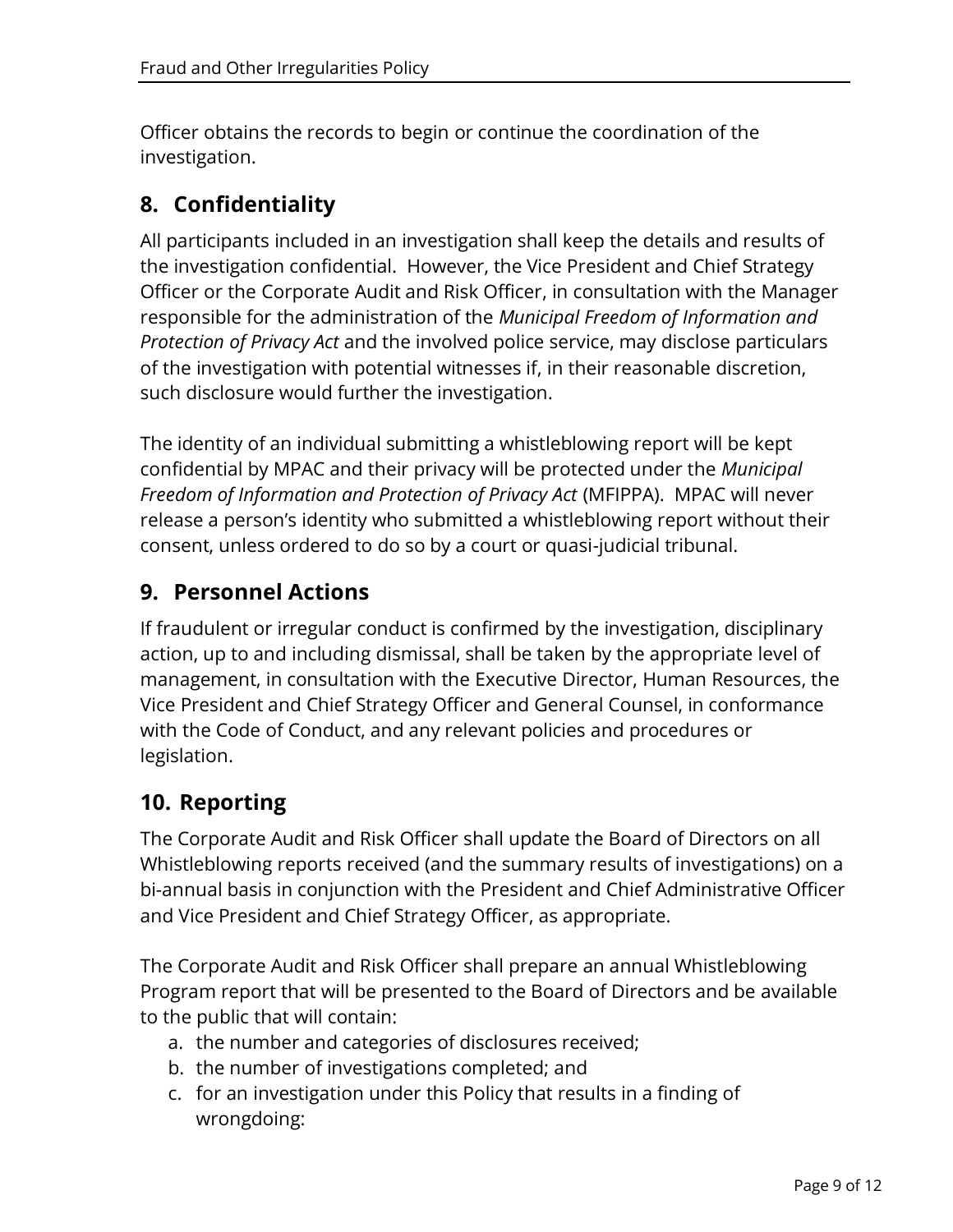- i. a description of the wrongdoing;
- ii. any recommendations made or corrective measures taken in relation to the wrongdoing; and/or if MPAC has not taken corrective measures in relation to the wrongdoing, the reasons provided.

Information provided in the Whistleblowing Program Annual Report shall not include identifiable information and shall comply with all applicable privacy legislation and policy to protect the identities of the applicable parties.

## <span id="page-9-0"></span>**11. Reprisal**

A MPAC employee who believes that they are the subject of a reprisal related to their reporting of wrongdoing shall notify the Corporate Audit and Risk Officer of the alleged reprisal for investigation. Employees may refer to the Whistleblower Protection Statement for more information.

#### <span id="page-9-1"></span>**12. Resources**

Whistleblowing Program frequently asked questions (FAQ), process charts, Policy documents and related resources can be found on MPAC's Whistleblowing Program landing page.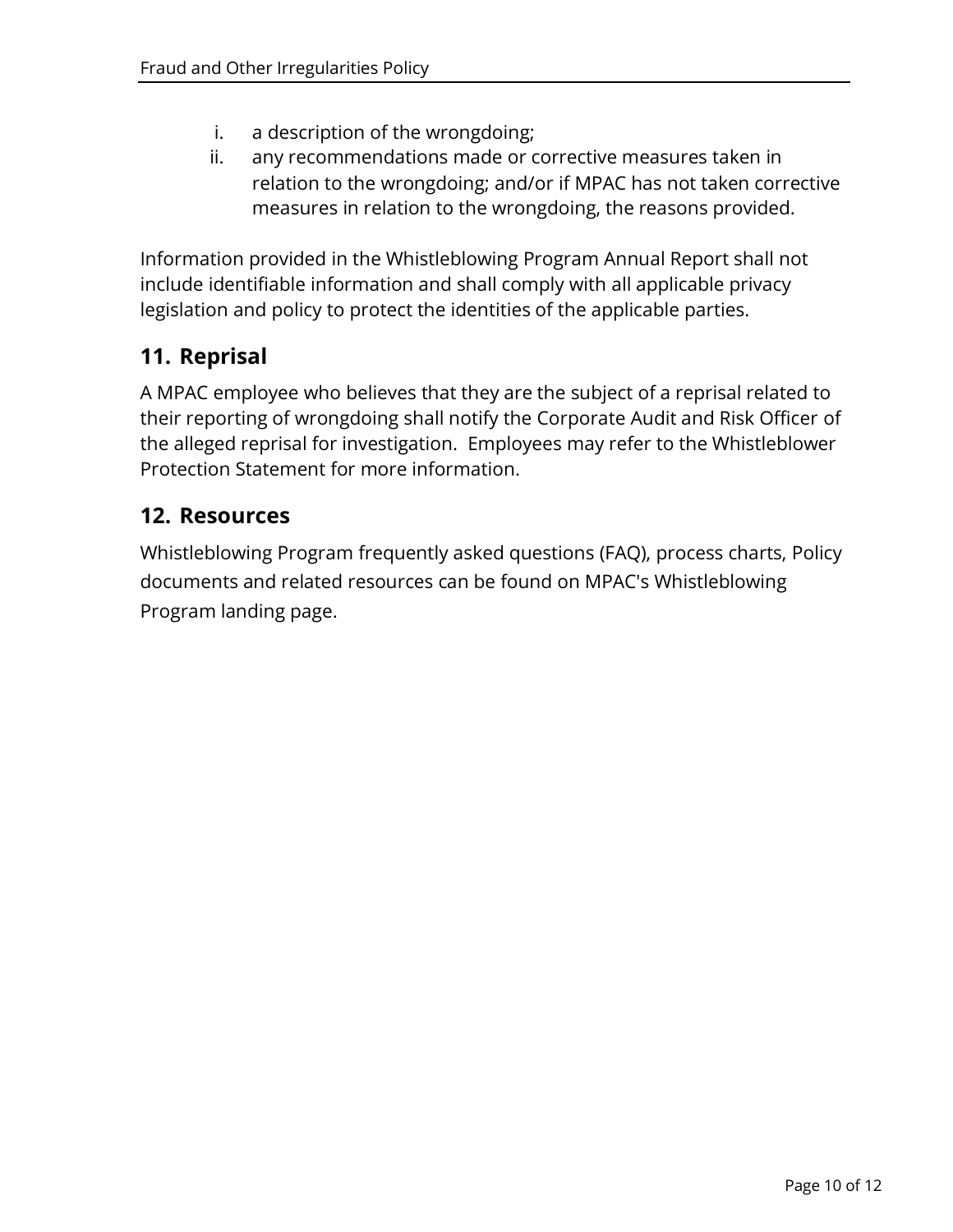## <span id="page-10-0"></span>**13.Definitions**

| Allegation                                  | An allegation is an unproven assertion or statement based on<br>a person's perception.                                                                                                                                                                                                                                                                                                                                                                                                                                                                                                                                                                                                                                                                                                                                                                                                                                                                                                                                                                                                                                                                                                                                                                                                                                                                                                                                                                                                                                                         |
|---------------------------------------------|------------------------------------------------------------------------------------------------------------------------------------------------------------------------------------------------------------------------------------------------------------------------------------------------------------------------------------------------------------------------------------------------------------------------------------------------------------------------------------------------------------------------------------------------------------------------------------------------------------------------------------------------------------------------------------------------------------------------------------------------------------------------------------------------------------------------------------------------------------------------------------------------------------------------------------------------------------------------------------------------------------------------------------------------------------------------------------------------------------------------------------------------------------------------------------------------------------------------------------------------------------------------------------------------------------------------------------------------------------------------------------------------------------------------------------------------------------------------------------------------------------------------------------------------|
| Department<br>Head                          | A regular full-time or temporary employee authorized and<br>responsible for a department, consistent with Level 2 in<br>Appendix A of the Delegation Of Authority (DOA) Policy.                                                                                                                                                                                                                                                                                                                                                                                                                                                                                                                                                                                                                                                                                                                                                                                                                                                                                                                                                                                                                                                                                                                                                                                                                                                                                                                                                                |
| Fraud and<br>Other<br><b>Irregularities</b> | Fraud and other irregularities (e.g. wrongdoings) includes, but<br>is not limited to:<br>1. Forgery or alteration of cheques, drafts, promissory notes<br>and securities;<br>2. Any misappropriation or embezzlement of funds, securities,<br>supplies or any other asset;<br>3. Any irregularity in the handling or reporting of money<br>transactions;<br>4. Misappropriation of furniture, fixtures and equipment;<br>5. Seeking or accepting anything of material value from<br>vendors, consultants or contractors doing business with the<br>Corporation in violation of the Code of Conduct;<br>6. Unauthorized use or misuse of Corporate property,<br>equipment, materials or records including without limitation,<br>the unauthorized disclosure of confidential and/or personal<br>information;<br>7. Any computer related activity involving the alteration,<br>destruction, forgery or manipulation of data for fraudulent<br>purposes or misappropriation of Corporately-owned software<br>or hardware including, without limitation, violations of MPAC<br>policies regarding Use of Information Technology Resources;<br>8. Unauthorized alteration of the assessed value of any<br>property in Ontario: (a) in which the employee or a related<br>person (as defined in the Business Corporations Act (Ontario))<br>has a pecuniary interest; or (b) for an improper benefit,<br>pecuniary or otherwise;<br>9. Any claim for reimbursement of expenses that is not made<br>for the exclusive benefit of the Corporation; and |
|                                             | 10. Any similar or related irregularity including waste.                                                                                                                                                                                                                                                                                                                                                                                                                                                                                                                                                                                                                                                                                                                                                                                                                                                                                                                                                                                                                                                                                                                                                                                                                                                                                                                                                                                                                                                                                       |